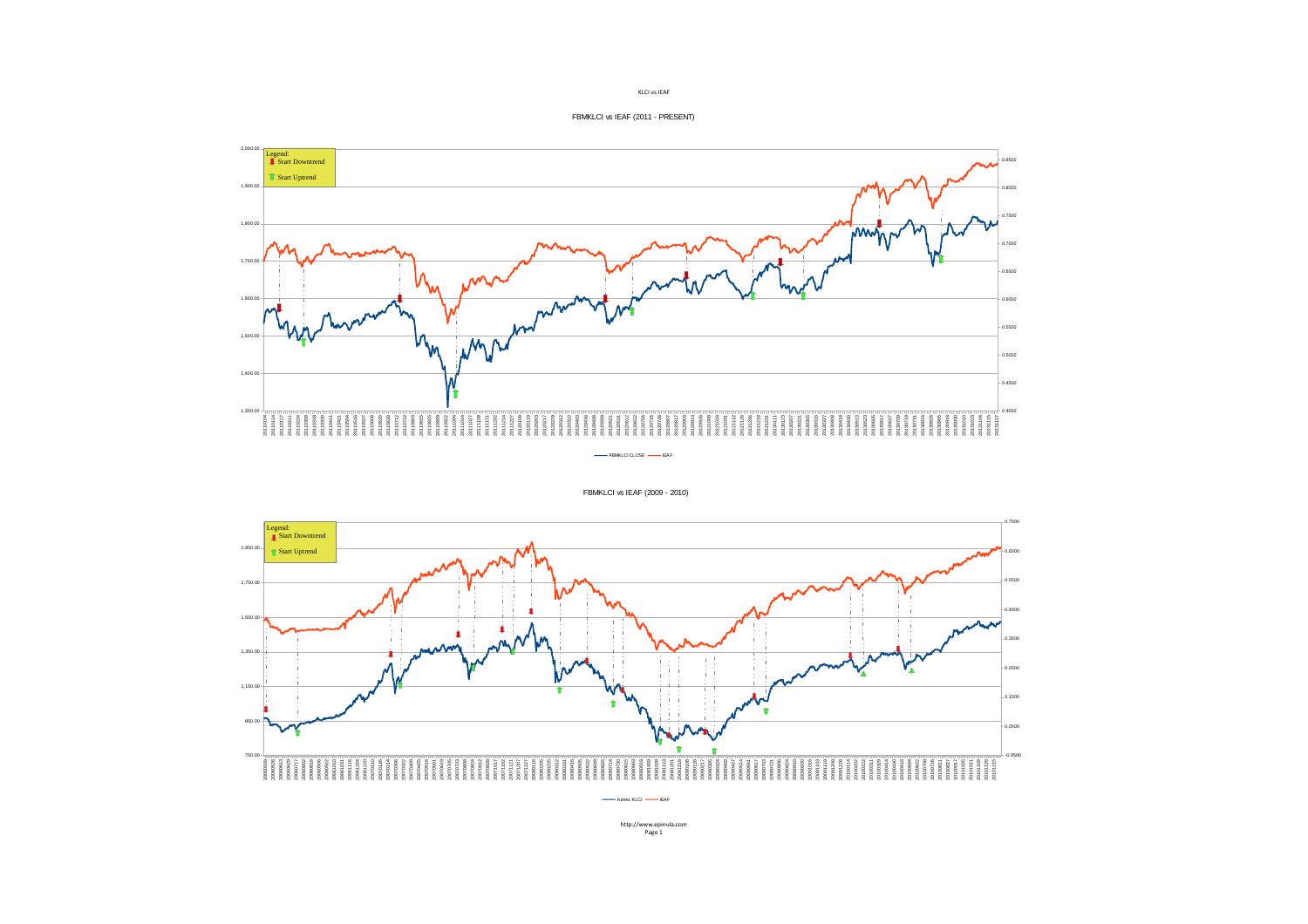## Other UT Investment Method

| <b>BUY AND HOLD METHOD</b> |                                |                                               |                        |  |  |  |  |  |  |
|----------------------------|--------------------------------|-----------------------------------------------|------------------------|--|--|--|--|--|--|
|                            | <b>IEAF</b>                    | Investment result<br>(Exclude service charge) |                        |  |  |  |  |  |  |
| DATE                       | <b>NAV</b><br>Investment value |                                               | <b>Total Unit Held</b> |  |  |  |  |  |  |
| 20060726                   | 0.3791                         | RM 5,000.00                                   | 13,189.13              |  |  |  |  |  |  |
| 20131128                   | 0.8445                         | RM 11,138.22                                  | 13.189.13              |  |  |  |  |  |  |
|                            | RM 11.138.22                   |                                               |                        |  |  |  |  |  |  |
|                            | 122.76%                        |                                               |                        |  |  |  |  |  |  |

| Date                 | 28 November 2013 |
|----------------------|------------------|
| Latest NAV for IEAF  | 0.8445           |
| Latest NAV for DALI1 | 1.4529           |
| Latest NAV for IMMF  | 1.0584           |

| <b>BUY AND HOLD METHOD</b> |                        |                                               |
|----------------------------|------------------------|-----------------------------------------------|
|                            |                        | Investment result<br>(Exclude service charge) |
|                            | Investment value       | Total Unit Held                               |
|                            | RM 5.000.00            | 13,189.13                                     |
|                            |                        |                                               |
|                            | RM 11,138.22           | 13,189.13                                     |
|                            |                        |                                               |
|                            | Final investment value | RM 11,138.22                                  |
|                            | Percentage increase    | 122.76%                                       |
|                            |                        |                                               |
|                            |                        |                                               |
|                            |                        |                                               |
|                            |                        |                                               |
|                            |                        |                                               |
|                            |                        | 28 November 2013                              |
|                            | est NAV for IEAF       | 0.8445                                        |
|                            | est NAV for DALI1      | 1.4529                                        |
|                            | est NAV for IMMF       | 1.0584                                        |
|                            |                        |                                               |
|                            |                        |                                               |
|                            |                        |                                               |
|                            |                        |                                               |
|                            |                        |                                               |
|                            |                        |                                               |
|                            |                        |                                               |
|                            |                        |                                               |
|                            |                        |                                               |
|                            |                        |                                               |
|                            |                        |                                               |
|                            |                        |                                               |
|                            |                        |                                               |
|                            |                        |                                               |
|                            |                        |                                               |
|                            |                        |                                               |
|                            |                        |                                               |
|                            |                        |                                               |

http://www.epinula.comPage 2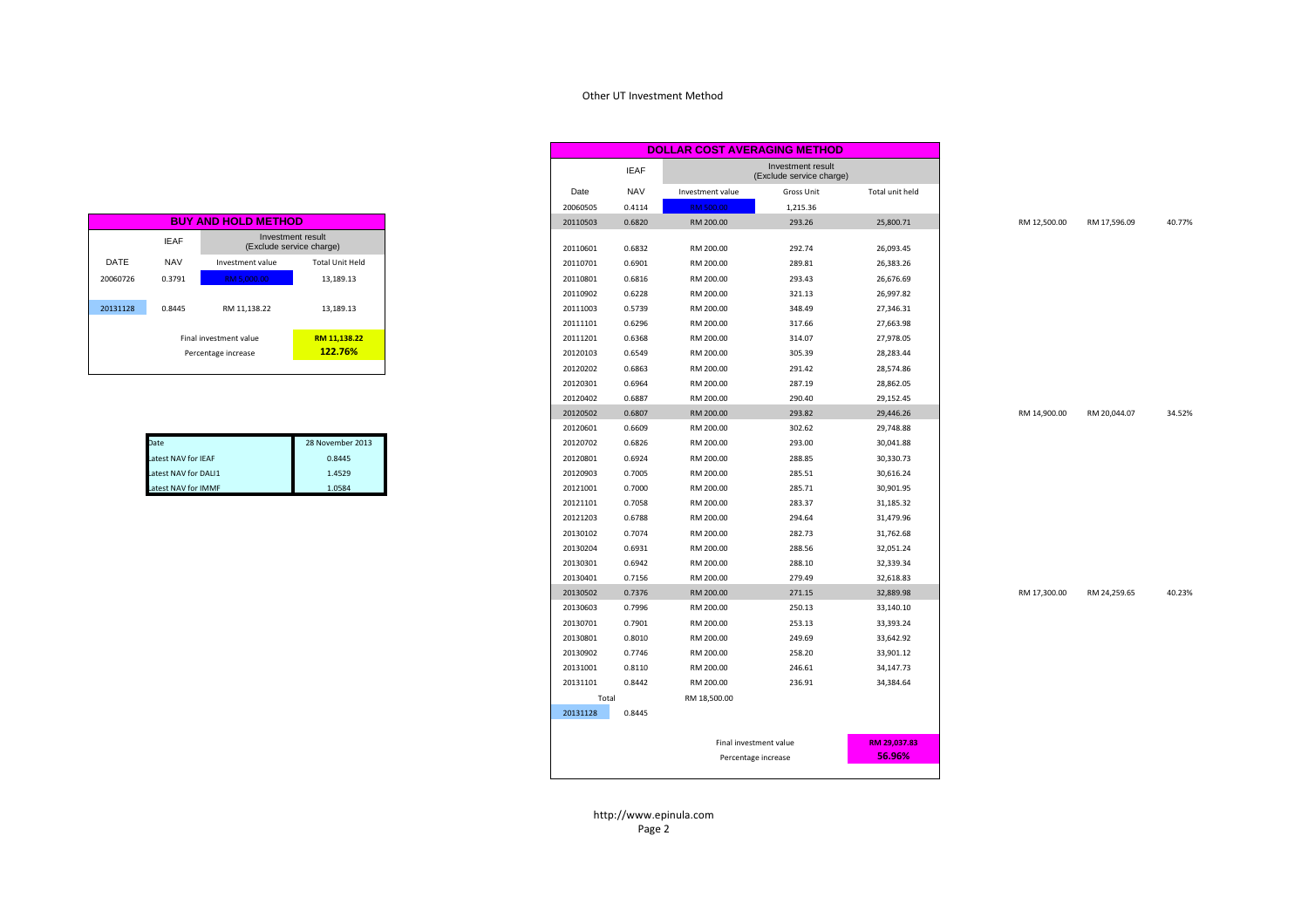| <b>MARKET TIMING AND SWITCHING METHOD (Using IEAF and IMMF)</b> |                                                 |             |                        |                         |             |             |                                               |                        |          |
|-----------------------------------------------------------------|-------------------------------------------------|-------------|------------------------|-------------------------|-------------|-------------|-----------------------------------------------|------------------------|----------|
|                                                                 |                                                 |             |                        | # of switch<br>per year | <b>IEAF</b> | <b>IMMF</b> | Investment result<br>(Exclude service charge) |                        |          |
| <b>DATE</b>                                                     | SIGNAL                                          | <b>YEAR</b> | Switching (to/from MM) | <b>IEAF/IMMF</b>        | <b>NAV</b>  | <b>NAV</b>  | Investment value                              | <b>Total Unit Held</b> | $\%$     |
| 20060726                                                        | <b>BUY</b>                                      | 2006        | NA                     | <b>NA</b>               | 0.3791      | <b>NA</b>   | RM 5,000.00                                   | 13,189.13              |          |
| 20070227                                                        | <b>SELL</b>                                     |             | IEAF (1) to IMMF (0)   | 1/0                     | 0.5035      | <b>NA</b>   | RM 6,640.73                                   | 6,626.81               | 32.81%   |
| 20070320                                                        | <b>BUY</b>                                      |             | IMMF (1) to IEAF (1)   | 1/1                     | 0.4859      | <b>NA</b>   | RM 6,636.75                                   | 13,658.68              | $-0.06%$ |
| 20070727                                                        | <b>SELL</b>                                     | 2007        | IEAF (2) to IMMF (1)   | 2/1                     | 0.6118      | <b>NA</b>   | RM 8,356.38                                   | 8,338.04               | 25.91%   |
| 20070905                                                        | <b>BUY</b>                                      |             | IMMF (2) to IEAF (2)   | 2/2                     | 0.5822      | NA          | RM 8,341.37                                   | 14,327.33              | $-0.18%$ |
| 20071116                                                        | <b>SELL</b>                                     |             | IEAF (3) to IMMF (2)   | 3/2                     | 0.6147      | NA          | RM 8,807.01                                   | 8,795.58               | 5.58%    |
| 20071130                                                        | <b>BUY</b>                                      |             | IMMF (3) to IEAF (3)   | 3/3                     | 0.6302      | <b>NA</b>   | RM 8,795.58                                   | 13,956.80              | $-0.13%$ |
| 20080116                                                        | <b>SELL</b>                                     |             | IEAF (1) to IMMF (0)   | 1/0                     | 0.6491      | <b>NA</b>   | RM 9,059.36                                   | 9,047.60               | 3.00%    |
| 20080325                                                        | <b>BUY</b>                                      |             | IMMF (1) to IEAF (1)   | 1/1                     | 0.5097      | 1.0000      | RM 9,047.60                                   | 17,750.83              | $-0.13%$ |
| 20080523                                                        | <b>SELL</b>                                     |             | IEAF (2) to IMMF (1)   | 2/1                     | 0.5436      | 1.0010      | RM 9,649.35                                   | 9,639.71               | 6.65%    |
| 20080728                                                        | <b>BUY</b>                                      | 2008        | IMMF (2) to IEAF (2)   | 2/2                     | 0.4748      | 1.0036      | RM 9,674.41                                   | 20,375.76              | 0.26%    |
| 20080815                                                        | <b>SELL</b>                                     |             | 02/28/11               | 3/2                     | 0.4477      | 1.0025      | RM 9,122.23                                   | 9,099.48               | $-5.71%$ |
| 20081110                                                        | <b>BUY</b>                                      |             | IMMF (3) to IEAF (3)   | 3/3                     | 0.3455      | 1.0053      | RM 9,147.71                                   | 26,476.72              | 0.28%    |
| 20081120                                                        |                                                 |             |                        | 4/3                     | 0.3256      | 1.0061      | RM 8,620.82                                   | 8,568.55               | $-5.76%$ |
| 20081218                                                        | <b>BUY</b>                                      |             | IMMF (4) to IEAF (4)   | 4/4                     | 0.3296      | 1.0072      | RM 8,630.25                                   | 26,184.00              | 0.11%    |
| 20090302                                                        | <b>SELL</b>                                     |             | IEAF (1) to IMMF (0)   | 1/0                     | 0.3270      | 1.0082      | RM 8,562.17                                   | 8,492.53               | $-0.79%$ |
| 20090323                                                        | <b>BUY</b>                                      | 2009        | IMMF (1) to IEAF (1)   | 1/1                     | 0.3348      | 1.0099      | RM 8,576.61                                   | 25,617.10              | 0.17%    |
| 20090619                                                        | <b>SELL</b>                                     |             | IEAF (2) to IMMF (1)   | 2/1                     | 0.4300      | 1.0117      | RM 11,015.35                                  | 10,887.96              | 28.43%   |
| 20090714                                                        | <b>BUY</b>                                      |             | IMMF (2) to IEAF (2)   | 2/2                     | 0.4445      | 1.0123      | RM 11,021.89                                  | 24,796.15              | 0.06%    |
| 20100126                                                        | <b>SELL</b>                                     |             | IEAF (1) to IMMF (0)   | 1/0                     | 0.5430      | 1.0157      | RM 13,464.31                                  | 13,256.18              | 22.16%   |
| 20100301                                                        | <b>BUY</b>                                      | 2010        | IMMF(1) to IEAF(1)     | 1/1                     | 0.5507      | 1.0158      | RM 13,465.63                                  | 24,451.85              | 0.01%    |
| 20100506                                                        | <b>SELL</b>                                     |             | IEAF (2) to IMMF (1)   | 2/1                     | 0.5508      | 1.0166      | RM 13,468.08                                  | 13,248.16              | 0.02%    |
| 20100603                                                        | <b>BUY</b>                                      |             | IMMF(2) to IEAF(2)     | 2/2                     | 0.5303      | 1.0168      | RM 13,470.73                                  | 25,402.09              | 0.02%    |
| 20110121                                                        | <b>SELL</b>                                     |             | IEAF (1) to IMMF (0)   | 1/0                     | 0.6932      | 1.0235      | RM 17,608.73                                  | 17,204.42              | 30.72%   |
| 20110304                                                        | <b>BUY</b>                                      | 2011        | IMMF(1) to IEAF(1)     | 1/1                     | 0.6704      | 1.0250      | RM 17,634.53                                  | 26,304.50              | 0.15%    |
| 20110719                                                        | <b>SELL</b>                                     |             | IEAF (2) to IMMF (1)   | 2/1                     | 0.6740      | 1.0297      | RM 17,729.23                                  | 17,217.86              | 0.54%    |
| 20111005                                                        | <b>BUY</b>                                      |             | IMMF(2) to IEAF(2)     | 2/2                     | 0.5791      | 1.0328      | RM 17,782.61                                  | 30,707.31              | 0.30%    |
| 20120516                                                        | <b>SELL</b>                                     |             | IEAF (1) to IMMF (0)   | 1/0                     | 0.6509      | 1.0407      | RM 19,987.39                                  | 19,205.72              | 12.40%   |
| 20120620                                                        | <b>BUY</b>                                      | 2012        | IMMF(1) to IEAF(1)     | 1/1                     | 0.6759      | 1.0422      | RM 20,016.20                                  | 29,614.14              | 0.14%    |
| 20120906                                                        | <b>SELL</b>                                     |             | IEAF (2) to IMMF (1)   | 2/1                     | 0.6842      | 1.0453      | RM 20,262.00                                  | 19,383.91              | 1.23%    |
| 20121210                                                        | <b>BUY</b>                                      |             | IMMF(2) to IEAF(2)     | 2/2                     | 0.6867      | 1.0496      | RM 20,345.35                                  | 29,627.71              | 0.41%    |
| 20130121                                                        | <b>SELL</b>                                     |             | IEAF (1) to IMMF (0)   | 1/0                     | 0.6920      | 1.0516      | RM 20,502.37                                  | 19,496.36              | 0.77%    |
| 20130228                                                        | <b>BUY</b>                                      | 2013        | IMMF(1) to IEAF(1)     | 1/1                     | 0.6951      | 1.0527      | RM 20,523.82                                  | 29,526.43              | 0.10%    |
| 20130613                                                        | <b>SELL</b>                                     |             | IEAF (2) to IMMF (1)   | 2/1                     | 0.7824      | 1.0532      | RM 23,101.48                                  | 21,934.56              | 12.56%   |
| 20130909                                                        | <b>BUY</b>                                      |             | IMMF(2) to IEAF(2)     | 2/2                     | 0.7934      | 1.0546      | RM 23,132.19                                  | 29,155.77              | 0.13%    |
|                                                                 | Current investment value (as of<br>Nov 28, 2013 |             |                        |                         |             |             |                                               | RM 20,327.33           |          |
|                                                                 | Percentage increase                             |             |                        |                         |             |             | 306.55%                                       |                        |          |

## Market Timing Method

http://www.epinula.comPage 3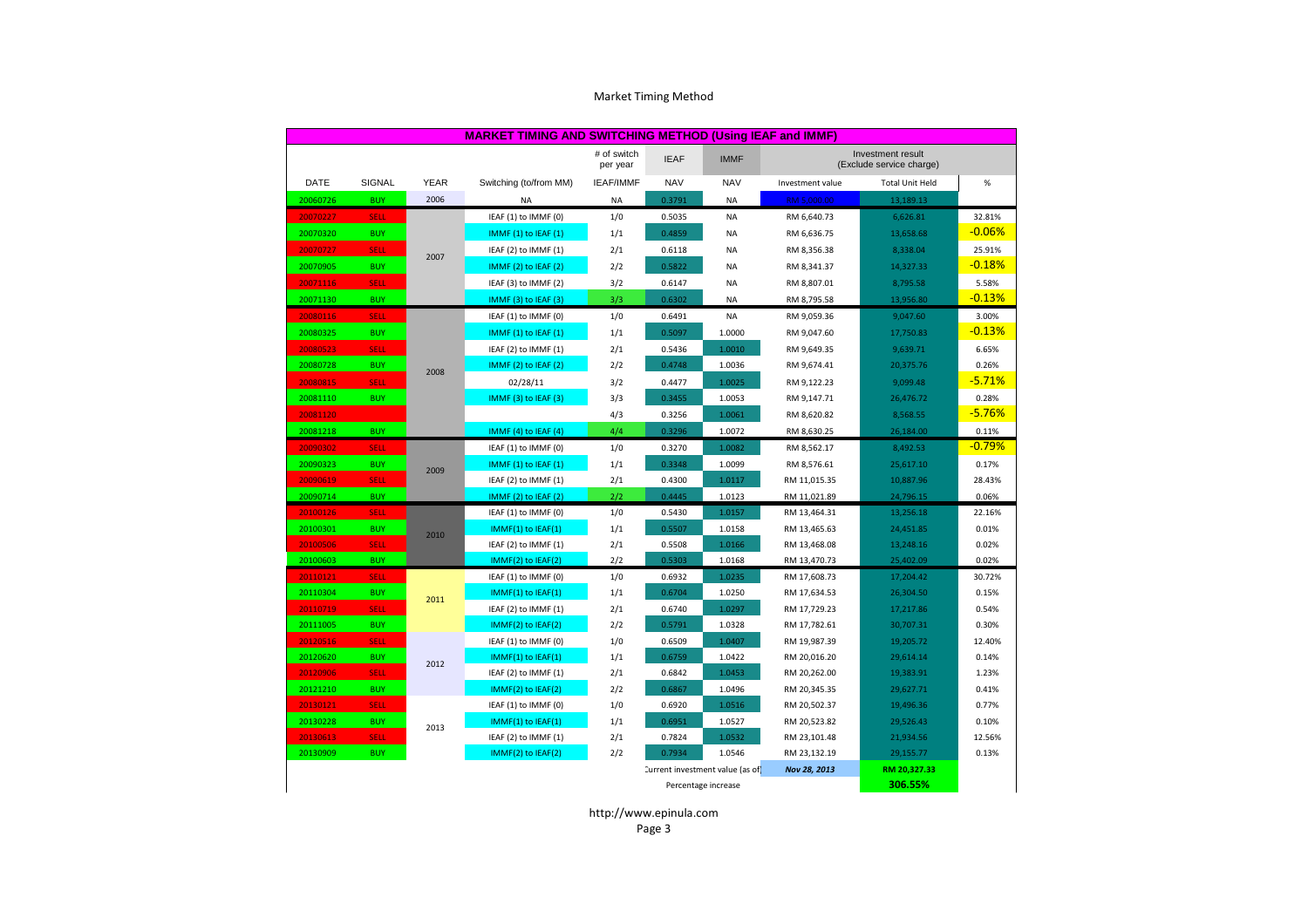## Comparison (Bar)



## Comparison Between 3 Unit Trust Investment Method

http://www.epinula.comPage 4